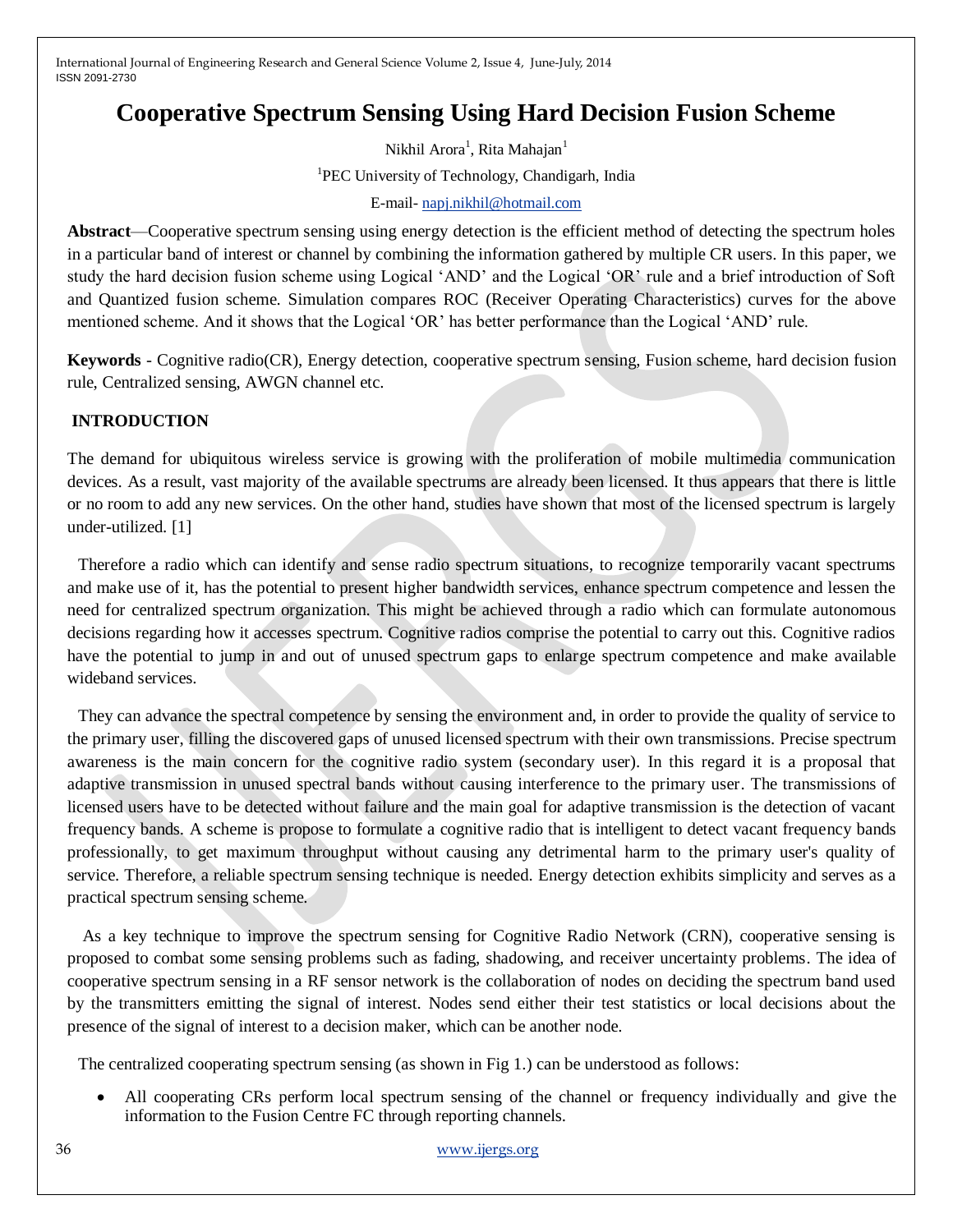- Then the FC fuses (either hard or soft decision techniques) the sensing information to decide vacancy of spectrum.
- And then FC passes the information to the CRs.



Fig 1. Centralized cooperative spectrum sensing.

In this paper we studied and implemented the logical AND and OR hard fusion technique. Energy detection method based on Neyman-pearson criterion [2] is used for local spectrum sensing. And finally the hard fusion technique is used for the detection of primary user PU.

Rest of the paper is organized as follows: Section II presents concept of two hypotheses (Analytic Model), spectrum sensing through energy detection for single node and cooperative spectrum sensing. Section III presents simulation results followed by conclusion in Section IV.

# **SYSTEM MODEL**

## **Concept of two hypothesis**

Spectrum Sensing is a key element in cognitive radio network. In fact it is the foremost step that needs to be performed for communication to take place. Spectrum sensing can be simply reduced to an identification problem, modelled as a hypothesis test [3]. The sensing equipment has to just decide between for one of the two hypotheses:-

H1: 
$$
x(n) = s(n) + w(n)
$$
 (2.1)

$$
H0: x(n) = w(n)
$$
 (2.2)

Where  $\sin$  is the signal transmitted by the primary users.

‗x(n)' being the signal received by the secondary users.

 $(w(n))$  is the additive white Gaussian noise with variances.

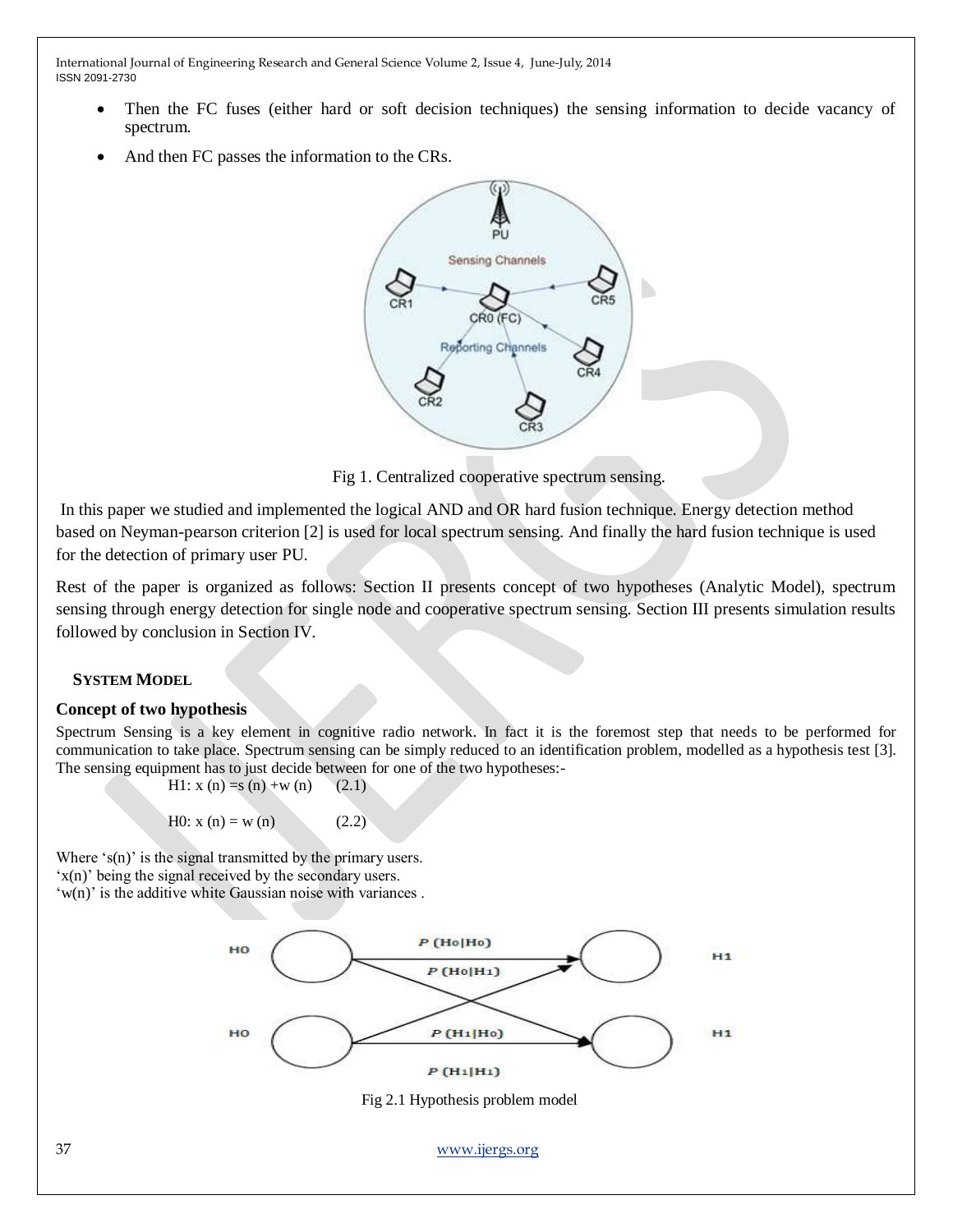As shown in fig 2.1 above Hypothesis 'H0' indicates absence of primary user and that the frequency band of interest only has noise whereas 'H1' points towards presence of primary user.

Thus for the two state hypotheses numbers of important cases are:-

- H1 turns out to be TRUE in case of presence of primary user i.e. P(H1/H1) is known as **Probability of Detection (Pd).**
- $\triangleright$  H0 turns out to be TRUE in case of presence of primary user i.e.  $P(H0/H1)$  is known as **Probability of Miss-Detection (Pm).**
- H1 turns out to be TRUE in case of absence of primary user i.e. P(H1/H0) is known as **Probability of False Alarm (Pf).**

The probability of detection is of main concern as it gives the probability of correctly sensing for the presence of primary users in the frequency band. Probability of miss-detection is just the complement of detection probability. The goal of the sensing schemes is to maximize the detection probability for a low probability of false alarm.

## **Energy Detection**

If the secondary user cannot gather sufficient information about the PU signal, the optimal detector (due to fewer complexities) is an energy detector, also called as a radiometer [4]. It is common method for detection of unknown signals. The block diagram of the energy detector is as shown in Fig 2.2



Fig 2.2 Energy Detection block diagram

First, the input signal y(t) is filtered with a band pass filter (BPF) in order to limit the noise and to select the bandwidth of interest. The noise in the output of the filter has a band-limited, flat spectral density. Next, in the figure there is the energy detector consisting of a squaring device and a finite time integrator.

The output signal V from the integrator is

$$
V=1/T \int_{t-T}^{t} |y(r)|^2 dr \quad (2.3)
$$

Finally, this output signal V is compared to the threshold given by Digham [5] y in order to decide whether a signal is present or not. The threshold is set according to statistical properties of the output V when only noise is present. The probability of detection Pd and false alarm Pf [6] are given as follows.

$$
\mathbf{Pd} = \mathbf{P}\{\mathbf{y} > \mathbf{X} \setminus \mathbf{H1}\} \tag{2.4}
$$

$$
Pf = P\{y > X|Ho\} \qquad (2.5)
$$

38 [www.ijergs.org](http://www.ijergs.org/) From the above functions, while a low Pd would result in missing the presence of the primary user with high probability which in turn increases the interference to the primary user, a high Pf would result in low spectrum utilization since false alarm increase the number of missed opportunities. Since it is easy to implement, the recent work on detection of the primary user has generally adopted the energy detector. However, the performance of energy detector [7] is susceptible to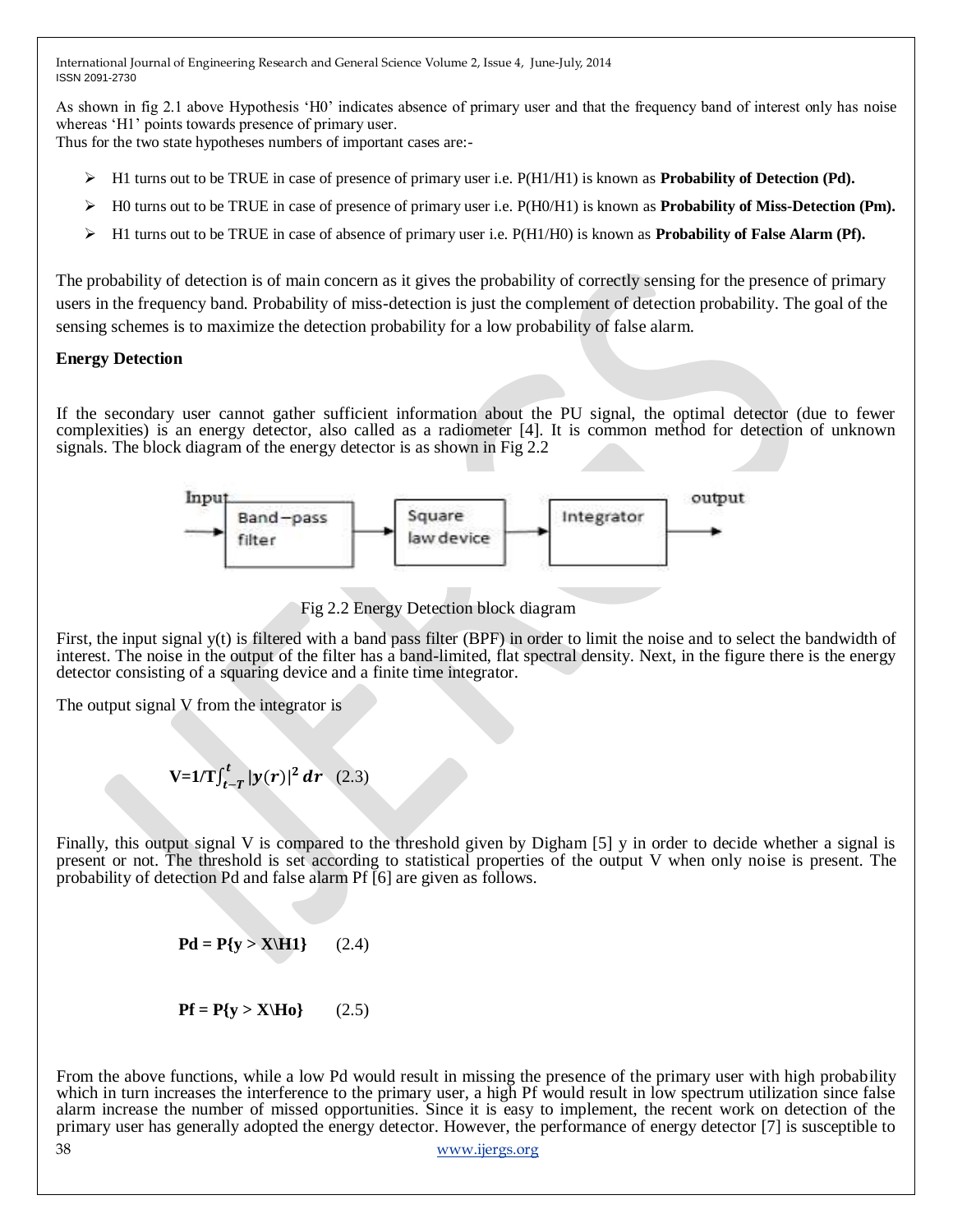uncertainty in noise power. In order to solve this problem, a pilot tone from the primary transmitter is used to help improve the accuracy of the energy detector. The energy detector is prone to the false detection triggered by the unintended signals.

#### **Cooperative spectrum sensing**

Under fading or shadowing, received signal strength can be very low and this can prevent a node from sensing the signal of interest. Noise can also be a challenge when energy detection is used for spectrum sensing, although there are spectrum sensing techniques that are robust in the presence of noise, such as feature detection approaches [8]. Due to a low signalto-noise ratio (SNR) value, the signal of interest may not be detected.

The idea of cooperative spectrum sensing in a RF sensor network is the collaboration of nodes on deciding the spectrum band used by the transmitters emitting the signal of interest. Nodes send either their test statistics or local decisions about the presence of the signal of interest to a decision maker, which can be another node. Through this cooperation, the unwanted effects of fading, shadowing and noise can be minimized [8]. This is because a signal that is not detected by one node may be detected by another. As illustrated in Fig. 1 the cooperation of nodes in the detection of a signal of interest under shadowing and fading conditions. As the number of collaborating nodes increases, the probability of missed detection for all nodes decreases [9].

Cooperation in spectrum sensing also improves the overall detection sensitivity of a RF sensor network without the requirement for individual nodes to have high detection sensitivity [8]. Less sensitive detectors on nodes means reduced hardware and complexity [8]. The trade-off for cooperation is more communication overhead [8]. Since the local sensing results of nodes should be collected at a decision maker, where the decision is made, a control channel is required between the decision maker and the other nodes [8].

There are three forms of cooperation in spectrum sensing: hard decision (also known as decision fusion), soft decision also known as data fusion) and quantized decision. The difference between these forms is the type of information sent to the decision maker.

The following subsections give a detailed introduction of hard decision fusion and a brief introduction of soft decision fusion and quantized decision fusion schemes.

## **1. Hard Decision**

In the hard decision fusion scheme, local decisions of the nodes are sent to the decision maker. The main advantage of this method is the fact that it needs limited bandwidth [10]. The algorithm for this scheme is as follows [9]. Every node first performs local spectrum sensing and makes a binary decision on whether a signal of interest is present or not by comparing the sensed energy with a threshold. All nodes send their one-bit decision result to the decision maker. Then, a final decision on the presence of the signal of interest is made by the decision maker.

The detection probability  $P_d$ , miss detection probability  $p_m$  and false alarm probability  $P_f$  over AWGN channels can be expressed in following way [4]

$$
\mathbf{P}_{\mathbf{d},\mathbf{k}} = \mathbf{Q}_{\mathbf{m}}(\sqrt{2\mathbf{y}}, \sqrt{\lambda}) \qquad (2.6)
$$

$$
\mathbf{P}_{\mathbf{m},\mathbf{k}} = \mathbf{1} \cdot \mathbf{P}_{\mathbf{d},\mathbf{k}} \tag{2.7}
$$

39 [www.ijergs.org](http://www.ijergs.org/)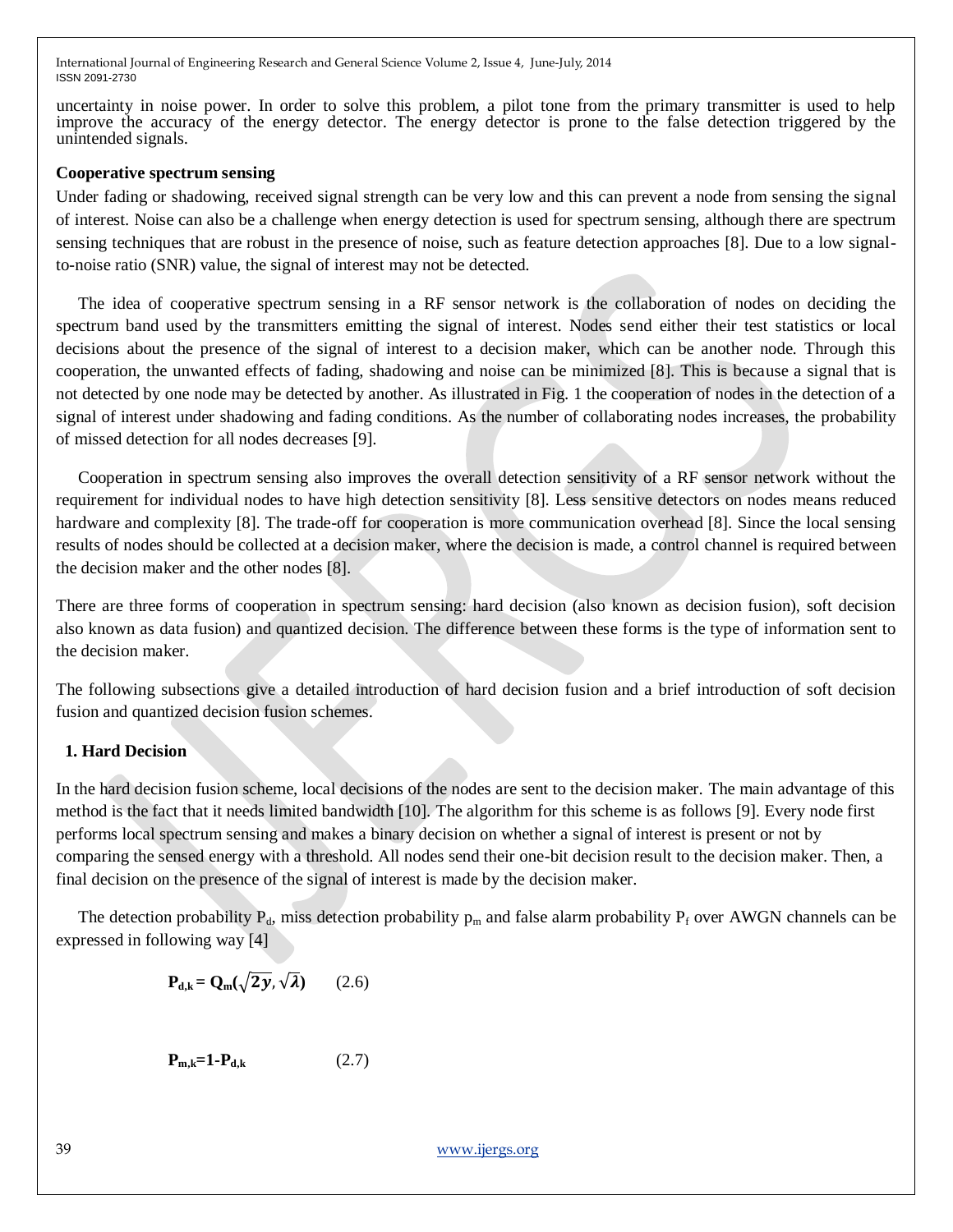> $P_{f,k} = \frac{\Gamma(m,\lambda/2)}{\Gamma(m)}$  $\Gamma$ (m) (2.8)

Where **y** is the signal to noise ratio (SNR), m=TW is the time bandwidth product,  $Q_m(-,.)$  is the generalized Marcum Q-function,  $\Gamma$  (.) and  $\Gamma$  (...) are complete and incomplete gamma functions respectively.

Three of the rules used by the decision maker for a final decision are now discussed.

#### *a.* **Logical-OR Rule**

In this rule, if any one of the local decisions sent to the decision maker is a logical one (i.e., any one of the nodes decides that the signal of interest is present), the final decision made by the decision maker is one (i.e. decision maker decides that the signal of interest is present) [11]. Cooperative detection probability  $Q_d$ , cooperative false alarm probability  $Q_f$  and Cooperative miss detection probability  $Q_{\text{md}}$  are defined as:

$$
Q_{d,or} = 1 - \prod_{k=1}^{k} (1 - Pd, k)
$$
(2.9)  

$$
Q_{f,or} = 1 - \prod_{k=1}^{k} (1 - Pf, k)
$$
(2.10)  

$$
Q_{md,or} = 1 - Q_{d,or}
$$
(2.11)

#### *b.* **Logical-AND Rule**

In this rule, if all of the local decisions sent to the decision maker are one (i.e., all of the nodes decide that the signal of interest is present), the final decision made by the decision maker is one (i.e., decision maker decides that the signal of interest is present) [11].

$$
Q_{d,and} = \prod_{k=1}^{k} Pd, k \qquad (2.12)
$$

$$
Q_{f, \text{and}} = \prod_{k=1}^{k} Pf, k \tag{2.13}
$$

$$
Q_{\text{md},\text{and}} = 1 - Q_{\text{d},\text{and}} \tag{2.14}
$$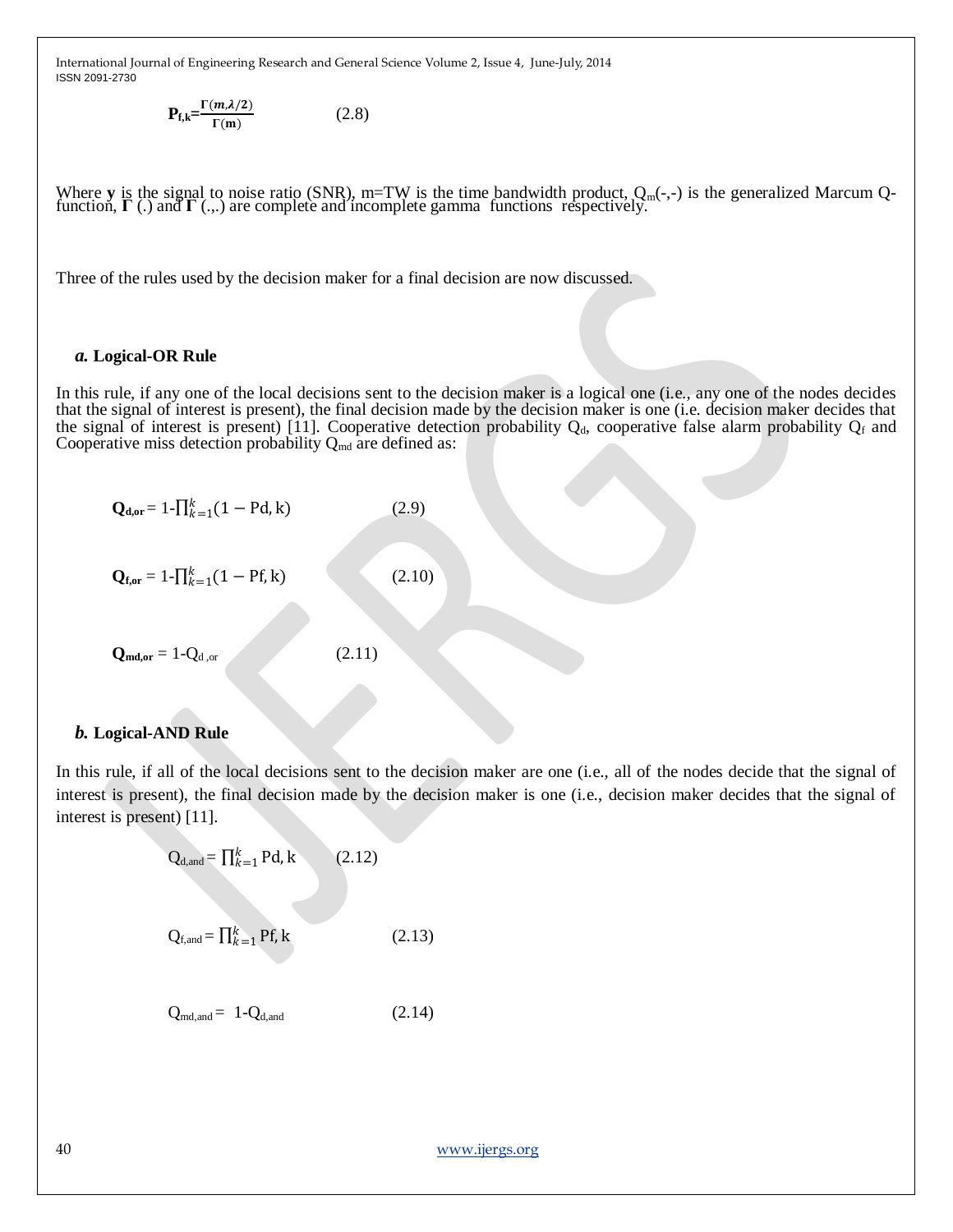## *c.* **Majority Rule**

In this rule, if half or more of the local decisions sent to the decision maker are one (i.e., half or more of the nodes decide that the signal of interest is present), the final decision made by the decision maker is one (i.e., decision maker decides that the signal of interest is present) [11].

## **2. Soft Combination**

In the soft combination scheme, nodes send their sensing information directly to the decision maker without making any decisions [12]. The decision is made at the decision maker by the use of this information [12]. Soft combination provides better performance than hard combination, but it requires a wider bandwidth for the control channel [13]. It also requires more overhead than the hard combination scheme [12].

## **3. Quantized Fusion**

Instead of sending the received signal energy values as in conventional schemes, the CRs quantize their observations according to their received signal energy and the quantization boundaries. Then, the quantized level is forwarded to the fusion centre, which sums up the entire received quantum it re-creates and compares to the fusion threshold [14]. First the optimization for both uniform and non-uniform quantization for cooperative spectrum sensing is considered. Then, the low complexity quantized approach using an approximated CDF on Hi is investigated. In these schemes, the optimization is based only on Hi in order to minimize the quantization uncertainty for the PU's signal, and hence improve the detection probability.

## **SIMULATIONS AND RESULTS**

In this section we study the detection performance of our scheme through simulations using complementary Roc curves. First, we present the performance of the energy detection for single node i.e. without cooperation. Secondly, we will present the performance of hard decision rule using logical 'AND' and the performance comparison of logical 'OR' rule simulation with the theoretical logical 'AND'rule.

For the energy detection for single node i.e. without cooperation, we present in Fig 3.1 the complementary ROC curve between the probability of false alarm and the probability of miss detection. For the simulation, we use SNR of -10db under the AWGN channel considered over the 1000 samples.





41 [www.ijergs.org](http://www.ijergs.org/)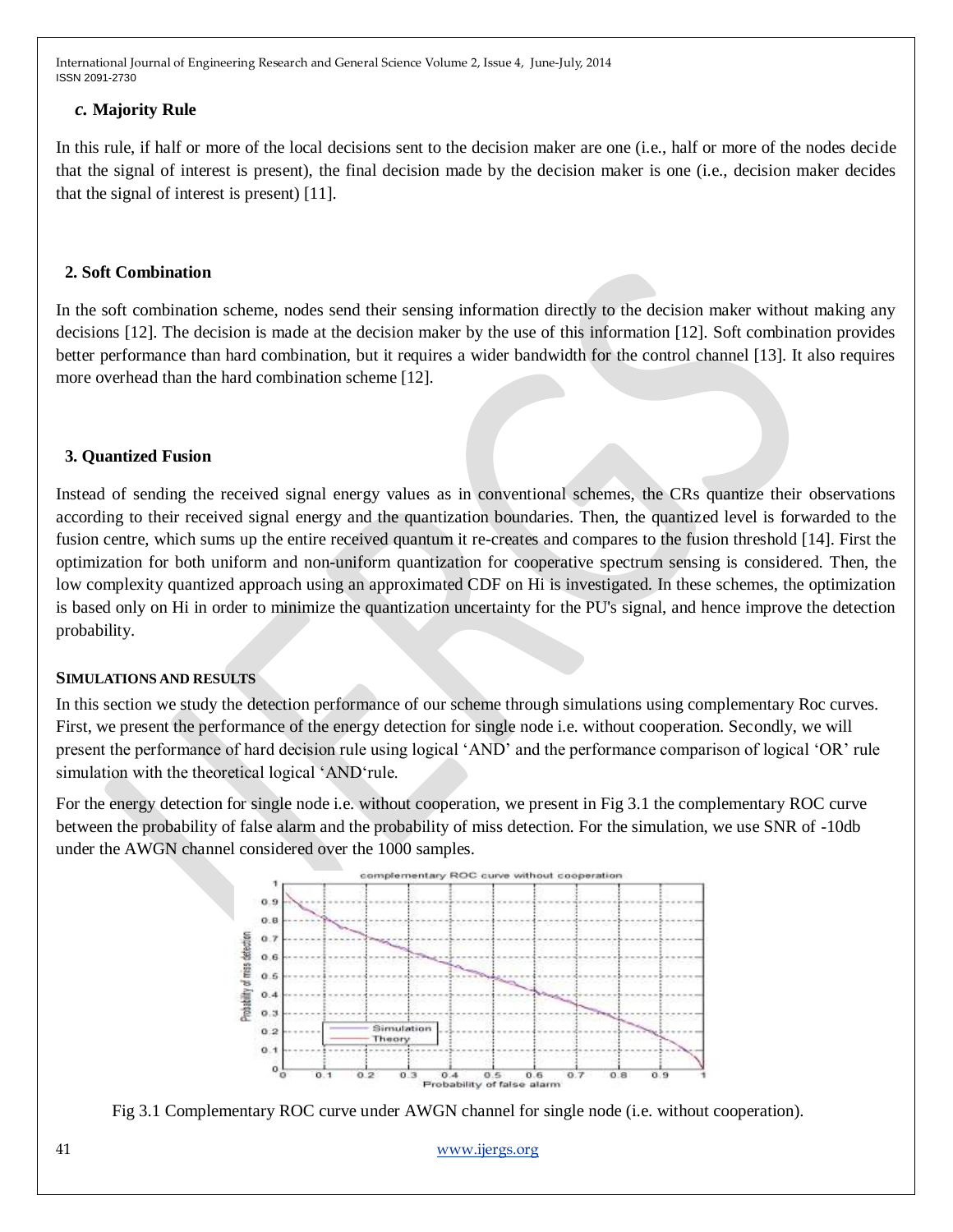For the hard decision scheme using Logical 'AND' rule, Fig 3.2 shows the complementary ROC curve as discussed in the section II.C.1.a under AWGN channel. For simulation, we plotted the miss detection probability using Monte Carlo technique of 1000 iterations. The numbers of CR users are 10 for simulation; each user has a SNR of -10db, whereas for the theory the no. of CRs chosen are different (5 and 10).



Fig 3.2 Complementary ROC curve for hard decision Logical 'AND' rule under AWGN channel over 1000 samples.

Fig 3.3 compares the complementary curve of hard decision logical 'OR' rule with the theoretical part of hard decision logical ‗AND' rule (with no. of CRs 5,10) with each user having a SNR of -10db,and simulated over 1000 Monte Carlo iterations.



Fig 3.3 Complementary ROC curve for comparison of Logical OR rule with Logical And rule of hard decision scheme.

# **Conclusions**

In this paper we have studied and implemented the cooperative spectrum sensing using hard decision rule using Logical ‗AND' and the Logical ‗or' rule based on the energy detection. From the simulation it is evident that the performance of the spectrum sensing increases with cooperation. But there is a trade-off between performance and architecture complexity. However the simulation results also shows that the hard decision 'OR' rule has better performance than the